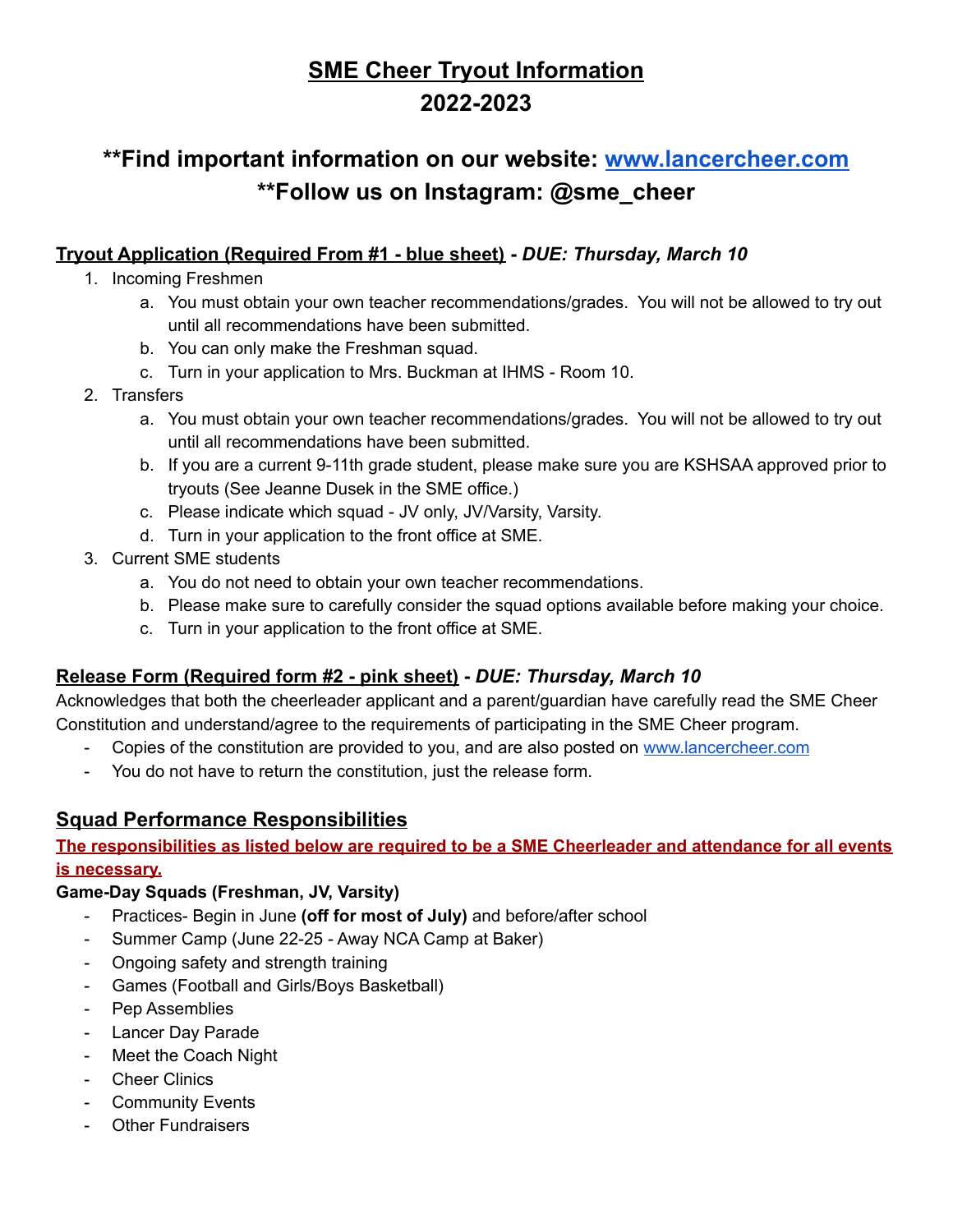#### **Competition and State Squad**

For Competition Squad there will be an additional \$50 fee - due September 1.

- Routine Choreography Camp (Check Hand Out)
- Summer Routine Practices (Check Hand Out)
- 1st hour class daily for entire comp squad (fall only), other assigned practices outside of class (TBD)
- Traditional Competition Routine (Local competitions in Nov/Dec/Jan TBD)
- National Competition is a Possibility (Jan-Feb)
- Various performances (pep assemblies/games)

### **Cheerleader Responsibilities**

- 1. Grades and Attendance
	- a. Must be passing five classes on any day in order to be eligible for events/activities, and must have a plan for any classes not passing. Cheerleaders will be held out until passing five classes.
	- **b. Must be present in school for the entire day on game/activity days.**
	- **c. Absences from practices may affect your ability to perform.**
	- d. Excused absences: personal illness (doctor's note and parent notice required), death in the family, family emergency, school-required absence.
- 2. Discipline and Conduct
	- a. **A Minor and Severe infraction system will be used to track discipline issues.** Violations are cumulative from the time a cheerleader is elected to the day of the following tryout.
		- i. Minor infractions are for the following, but not limited to: tardiness, incorrect apparel, missing items, poor behavior, etc.
		- ii. Major infractions are for: Extreme acts of disrespect, no contact no shows, any instance of bullying.
	- **b. Cheerleaders may be removed from performance or games, placed on probation/ suspension, or be dismissed from the squad due to behavioral or discipline issues, at the discretion of the coach and administration.**
- 3. Cheerleader Concerns
	- a. If, at any time, a cheerleader has a concern about his/her own performance, relationship with other cheerleaders, coaches, or any other concerns, he/she should be sure to communicate these concerns directly to either the captains or the coaches.
	- **b. A parent meeting may be set up after meeting with the cheerleader but only after the athlete meets with the coach first.**
- 4. Violations of the Drug and Alcohol Policy
	- a. A cheerleader will be benched for a minimum of 10% of the season immediately following infraction (SMSD policy)
		- i. If infraction occurs between seasons, this will begin at the start of the next season.
		- ii. It is at the discretion of the coaches and administration as to whether the 10% minimum will suffice for the offense.
	- b. Removal from choreography for stunts or routines that will be performed during the time the cheerleader is benched. If the stunt or routine will be performed again following the cheerleader's return, it is at the coach's discretion as to whether or not the cheerleader will be choreographed back into the routine due to time and safety constraints.
	- c. If violation occurs when school is not in session, the cheerleader is released from events following the start or return of school.
	- d. Cheerleaders with subsequent violations are subject to being removed from the program entirely.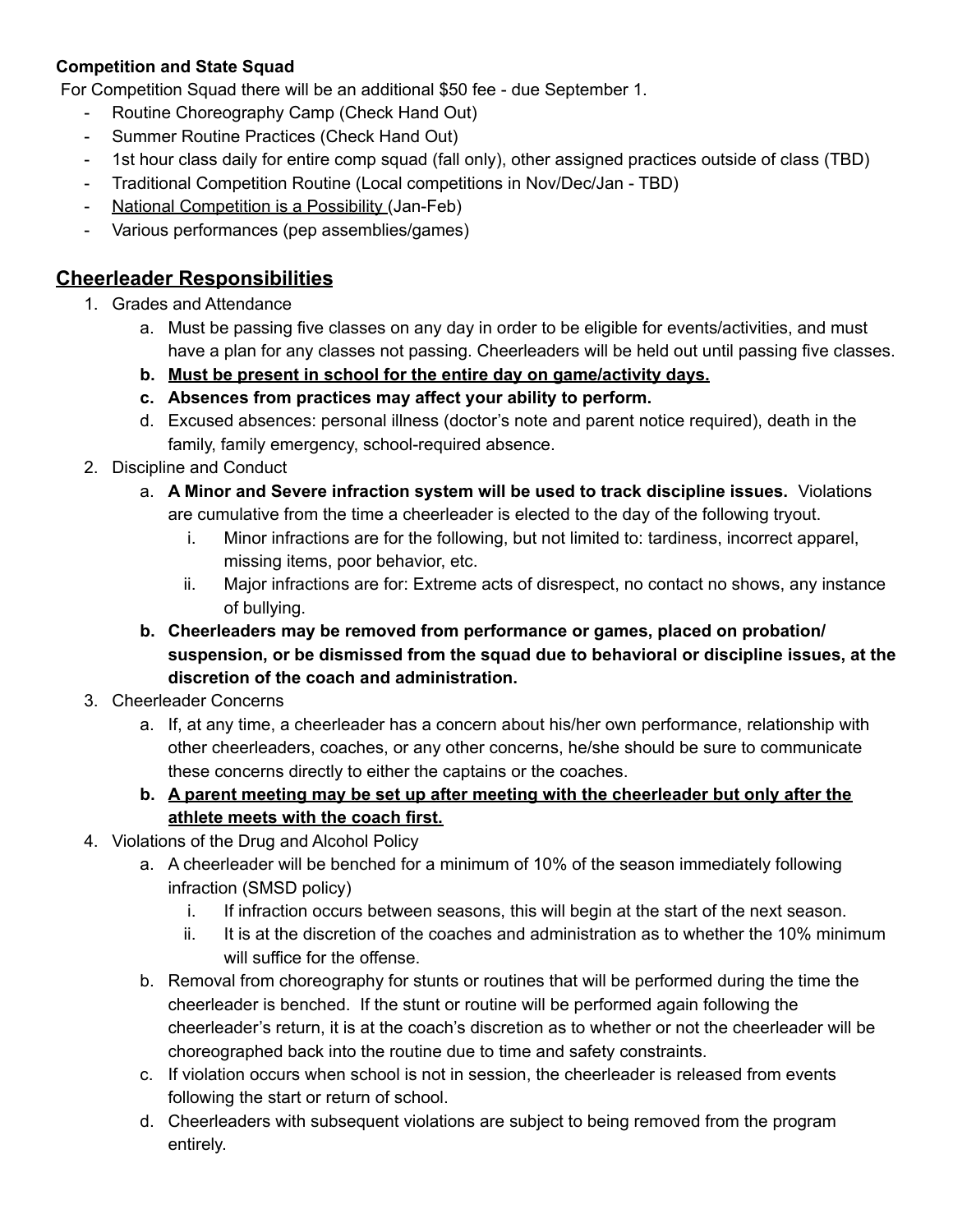# **Tryout Information**

- 1. Tryout Dates
	- a. Pre-Tryout Clinic Days (Not required but **Strongly** Recommended) March 7,8,9,10 and 21,22,23,24 from 5-8 pm.
	- b. Tryout Clinic (**Required**): March 28, 29, 30 From 5:00-8:00pm SME Stage Gym
	- c. Tryouts: March 31 beginning at 4:00 SME Main Gym.
	- d. Competition Tryouts will be held in April and picked from athletes who have already made the SME Cheer Team (Varsity, JV, or Freshman). These tryouts will be stunting focused and have a mandatory clinic process on April 11, 12 from 5-8 pm. With Tryouts being on April 13 from 5-8 pm.
- 2. Results will be posted on Thursday March 31 after 8:00pm on [www.lancercheer.com](http://www.lancercheer.com). Coaches and administrators will not meet with any candidate or parent to discuss results until at least seven days have passed following the posting of results.
- 3. A mandatory You Made It meeting will be held on Wednesday April 20 at 6:00pm SME Cafeteria.
	- **a. A check for \$800 is due at the meeting. Please make checks payable to Lancer Spirit.**
- 4. Varsity Spirit will be at SME for a fitting for ALL SQUADS on Wednesday, April 20 after school. Cheerleaders should plan to stay at East for the fitting and through the YMIM.
- 5. Per SMSD rules, there will be no delivery or special congratulations in any form to selected students during the school day following. There will be no "rituals," "hazing," private selection parties, or gatherings in conjunction with selected candidates. Any group social meeting or social function connected with the cheerleader selection process will be with the consent of the sponsor and administrator.
- 6. Tryout Components
	- a. Entrance (spirit on with or without running tumbling not required)
	- b. Individual Jumps (toe touch, hurdler, jump of choice)
	- c. Individual Running Tumbling (not required)
	- d. Individual Standing tumbling (not required)
	- e. Group Chant (motions, execution, crowd appeal)
	- f. Group Dance (coordination, execution, overall presentation)
	- g. Fight Song
	- h. Stunting **(For Competition Tryout Only)**
- 7. Tryout Selection
	- a. The cheerleader will be scored by a panel of the coaches according to the Tryout Components listed above. The Team placements will be decided on the highest scores.
	- b. Seniors who do not make Varsity will **not** be placed on JV or Freshman squads.
	- c. Freshmen candidates may only make the Freshman squad.
	- d. After tryouts have concluded and team placements have been announced there will be a 7 day waiting period. After such time, a cheerleader may contact the coaches to discuss their tryout and/or team placement.

# **Coaching Staff**

- Varsity and Competition MKilar Otte
- JV Jenna Witteman
- Freshman Carolyn Wolff
- Program Director MKilar Otte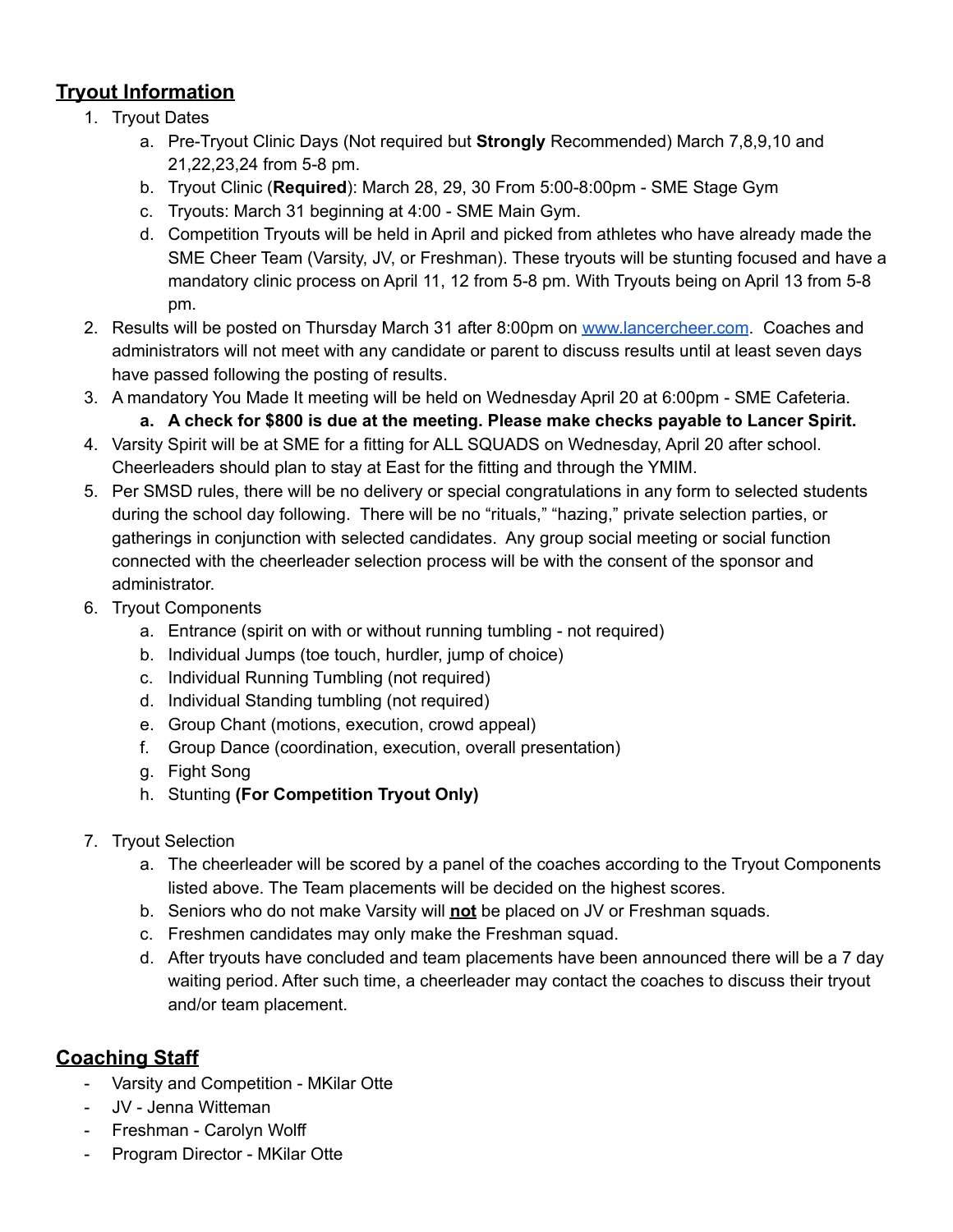# **Projected Costs**

## **Program Fees**

The fees outlined below are paid directly to the SME Cheer Program and will be due by the dates listed below.

| <b>Program Fees (Paid Directly to SME Cheer)</b> |               |                                             |  |  |  |
|--------------------------------------------------|---------------|---------------------------------------------|--|--|--|
| Fee                                              | <b>Amount</b> | Date Due                                    |  |  |  |
| Uniform Rental Fee                               |               | \$200.00 You Made It Meeting April 20, 2022 |  |  |  |
| Camp / Practice Wear                             |               | \$85.00 You Made It Meeting April 20, 2022  |  |  |  |
| <b>Activity Fee</b>                              |               | \$125.00 You Made It Meeting April 20, 2022 |  |  |  |
| <b>Total Due</b>                                 |               | \$410.00 You Made It Meeting April 20, 2022 |  |  |  |

\*The Activity Fee covers items such as Lancer Day parade float/costume, Scavenger Hunt, Football Tailgate, Senior gifts/banners, etc\*

## **NCA Camp Fee**

Parents will be responsible for the payment of the fee for the cheerleader to attend the mandatory NCA Summer camp. This fee is collected by the SME Cheer program but the entirety of it goes to NCA, a **division of Varsity Spirit.**

| <b>NCA Camp Fees (Paid Directly to SME Cheer)</b> |               |                                             |  |  |
|---------------------------------------------------|---------------|---------------------------------------------|--|--|
| Fee                                               | <b>Amount</b> | Date Due                                    |  |  |
| <b>NCA Camp Fees</b>                              |               | \$390.00 You Made It Meeting April 20, 2022 |  |  |
| <b>Total Due</b>                                  |               | \$390.00 You Made It Meeting April 20, 2022 |  |  |

# **Competition Team Fees**

**These fees only apply to members of the competition team.**

| <b>Competition Program Fees (Paid Directly to SME Cheer)</b> |               |                           |  |  |  |
|--------------------------------------------------------------|---------------|---------------------------|--|--|--|
| Fee                                                          | <b>Amount</b> | Date Due                  |  |  |  |
| <b>Competition Fee</b>                                       |               | \$50.00 September 1, 2022 |  |  |  |
| <b>Total Due</b>                                             |               | \$50.00 September 1, 2022 |  |  |  |